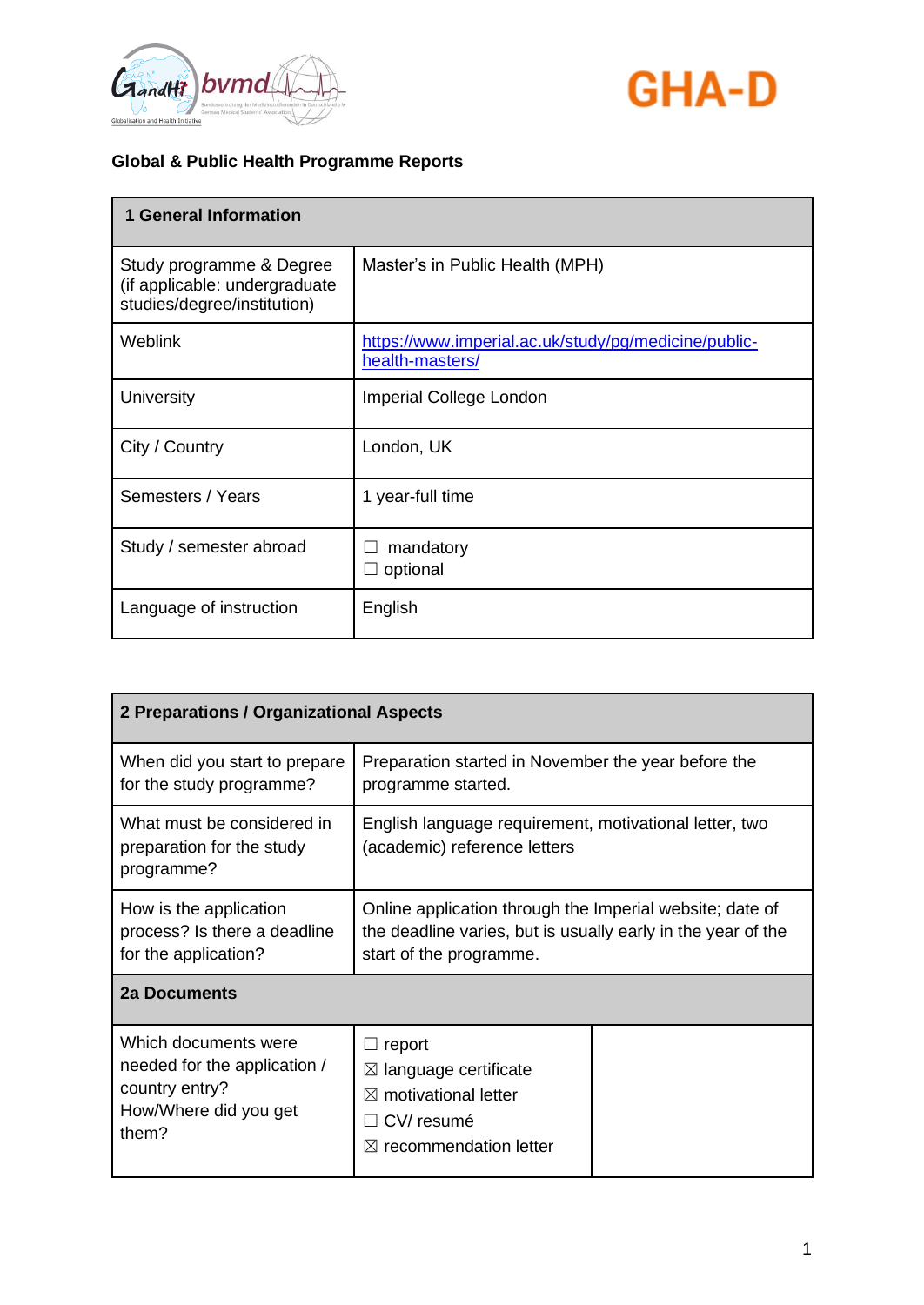



|                                                                                                                                                                                                                                          | insurances<br>visa<br>vaccines                                                                                                    |  |
|------------------------------------------------------------------------------------------------------------------------------------------------------------------------------------------------------------------------------------------|-----------------------------------------------------------------------------------------------------------------------------------|--|
| <b>2b Financial Aspects</b>                                                                                                                                                                                                              |                                                                                                                                   |  |
| Are there costs related to the<br>study programme?<br>How much are they?                                                                                                                                                                 | semester contribution<br>$\boxtimes$ tuition fee<br>enrolment fee<br>others                                                       |  |
| How do you finance your<br>study programme (abroad)?                                                                                                                                                                                     | Government loan and savings                                                                                                       |  |
| Do you get financial support?<br>(e.g. scholarship, BAföG,<br>$etc.$ )<br>From which institution do<br>you get the financial<br>support?<br>How much do you get<br>(optional)?<br>Do you have any tips /<br>experiences for application? | KfW Studienkredit for international studies: 9000€<br>Tips:<br>DAAD-Auslandstipendium, apply early!                               |  |
| Do you have insights into<br>jobs for students?                                                                                                                                                                                          | <b>No</b>                                                                                                                         |  |
| How would you rate the cost<br>of living in your city (in<br>comparison to specific cities<br>in your country?)                                                                                                                          | High                                                                                                                              |  |
| Based on your experience,<br>how much should someone<br>calculate for accommodation/<br>food/ public transportation/<br>wifi?                                                                                                            | I calculated 1.300€/month for living, rent, transport in<br>London.                                                               |  |
| Are there other costs that<br>need to be considered?<br>(e.g., vaccinations,<br>insurances, visa, travel costs)                                                                                                                          | Since Brexit there are additional costs (e.g. charge for the<br>NHS) which did not apply in the year I completed my<br>programme. |  |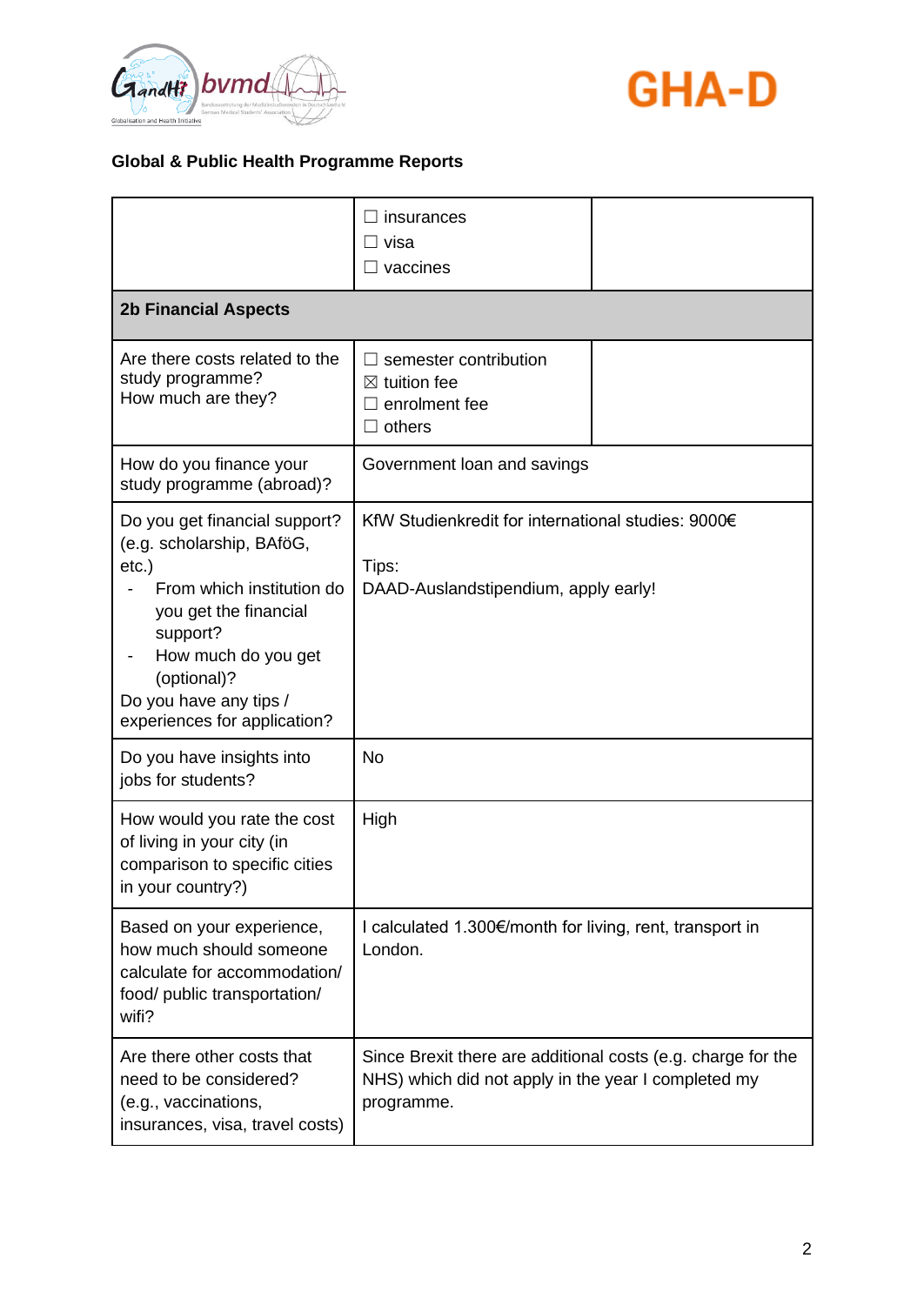



| <b>3 Studying</b>                                                                                                                                                                              |                                                                                                                                                                                                                                                                                      |
|------------------------------------------------------------------------------------------------------------------------------------------------------------------------------------------------|--------------------------------------------------------------------------------------------------------------------------------------------------------------------------------------------------------------------------------------------------------------------------------------|
| Why did you decide to study<br>at that university?<br>What appealed to you<br>most?<br>What does it offer what<br>others don't?                                                                | Imperial is one of the leading, prestigious universities in<br>the world; it has a high reputation for technology and<br>medicine; I was mostly interested in the innovation, health<br>tech surrounding and research possibilities.                                                 |
| Which modules did you take?<br>(brief overview)<br>Which modules did you like/<br>were special at that<br>university?                                                                          | Statistics, epidemiology, foundations of public health<br>practice, health economics, health innovation, digital<br>health, health policy, systems and finance.<br>The innovation, digital health modules were something I<br>only found at Imperial compared to other schools.      |
| How would you rate the<br>workload/ amount of self-<br>studying/ group work, etc.?<br>How were the lecturers/<br>teaching style? What was<br>new for you? What did you<br>have to get used to? | Due to the pandemic, the whole course was online. We<br>used coursera as a learning platform and regular zoom<br>sessions to discuss the content.<br>The content was never really difficult, but a lot to work<br>through. There we long reading lists, homework, group<br>projects. |
| Are there any specialisation<br>areas in your programme?<br>Which did you choose?                                                                                                              | There are two streams: global health and health systems.<br>Within and across the streams you can choose from a lot<br>of different modules. I listed the modules I chose above.                                                                                                     |
| To which extent were<br>international and global topics<br>discussed/ part of the study<br>programme?<br>Which topics were the most<br>interesting/you liked most?                             | There was a high amount of international, global health<br>topics discussed. To me, the most interesting were global<br>health innovation and some of the courses in global health<br>challenges (climate change, migration, )                                                       |
| Where is the campus<br>located? Is the campus<br>spread throughout the city?<br>Is it easy to arrive?                                                                                          | The campus is located at St. Marys hospital in Paddington<br>London. Due to the pandemic, I was only able to go the<br>library there.                                                                                                                                                |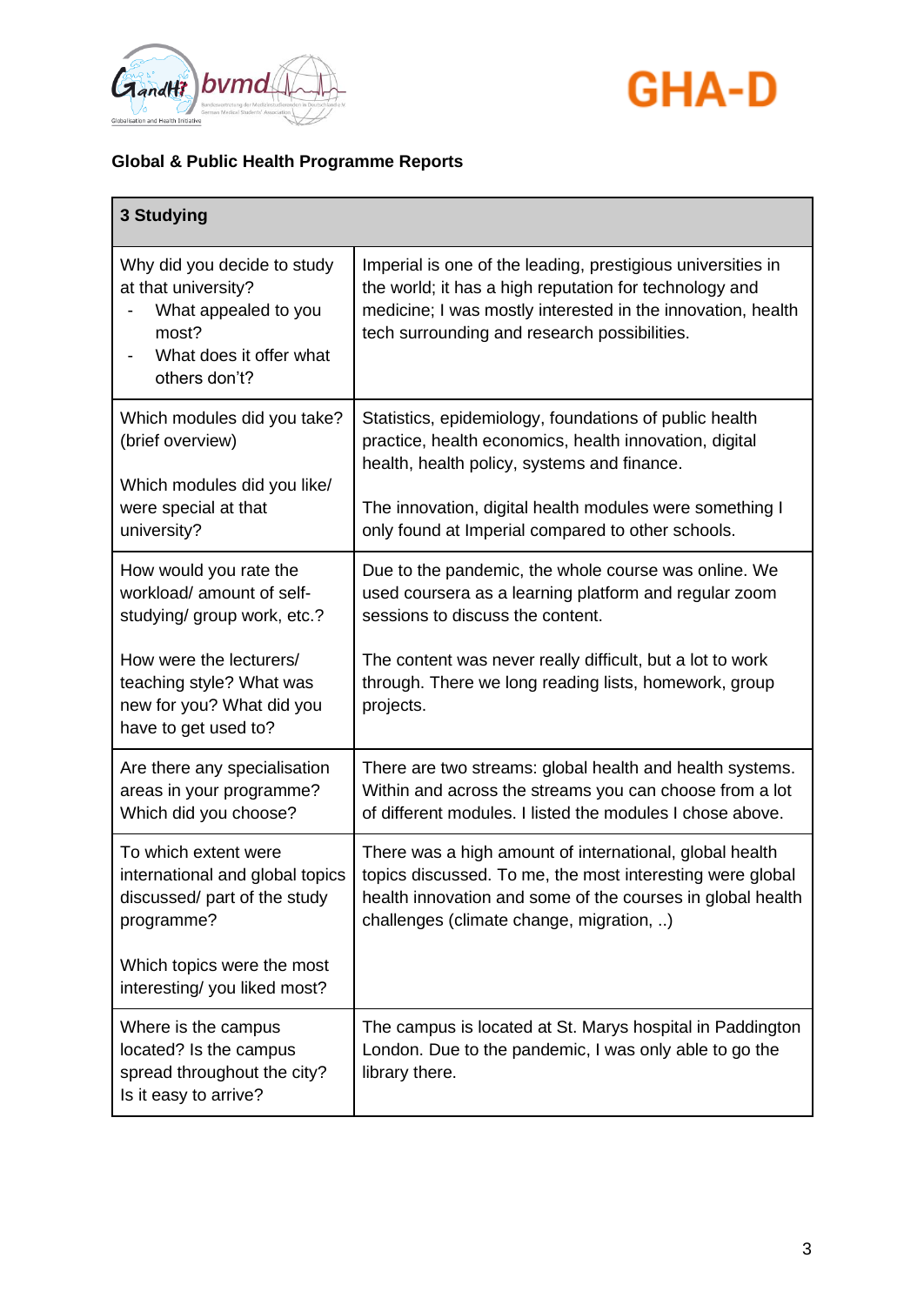



| 4 Living                                                                                                                                                                                                                                                       |                                                                                                                                                                                                        |
|----------------------------------------------------------------------------------------------------------------------------------------------------------------------------------------------------------------------------------------------------------------|--------------------------------------------------------------------------------------------------------------------------------------------------------------------------------------------------------|
| Briefly describe your daily life.<br>How is your study-work-life-<br>balance?                                                                                                                                                                                  | Due to the pandemic I spent a lot of time with the course<br>work as there was little to do otherwise. I participated in<br>hackathons, other university challenges on the side.                       |
| How do you experience the<br>city/country and people/<br>fellow students? How is the<br>atmosphere?                                                                                                                                                            | Studying mostly from home, I often felt quite isolated from<br>the course and fellow students. I spent most of my time<br>with my flatmates who were all British and a lot of fun to<br>hang out with. |
| What did you learn for<br>yourself personally and<br>culturally?<br>[e.g. an event / situation<br>which was eye-opening /<br>insightful / enlightening]                                                                                                        |                                                                                                                                                                                                        |
| Do you have any tips for<br>leisure activities?<br>What does someone<br>have to see?<br>Are there college sports<br>at university?<br>Are there any student<br>events to connect (e.g.<br>coffee break, etc.)?<br>Are there any (regional)<br>cultural events? | There are lots of societies and clubs at Imperial which all<br>seemed fun but unfortunately (due to the pandemic) I was<br>never able to participate in.                                               |
| What do you have to consider<br>about public transport? What<br>is important? What is<br>different?<br>Most used<br>transportation?<br>Are there semester/<br>student tickets?                                                                                 | Public transport in London is expensive and there a no<br>student tickets. I would recommend getting a bike.                                                                                           |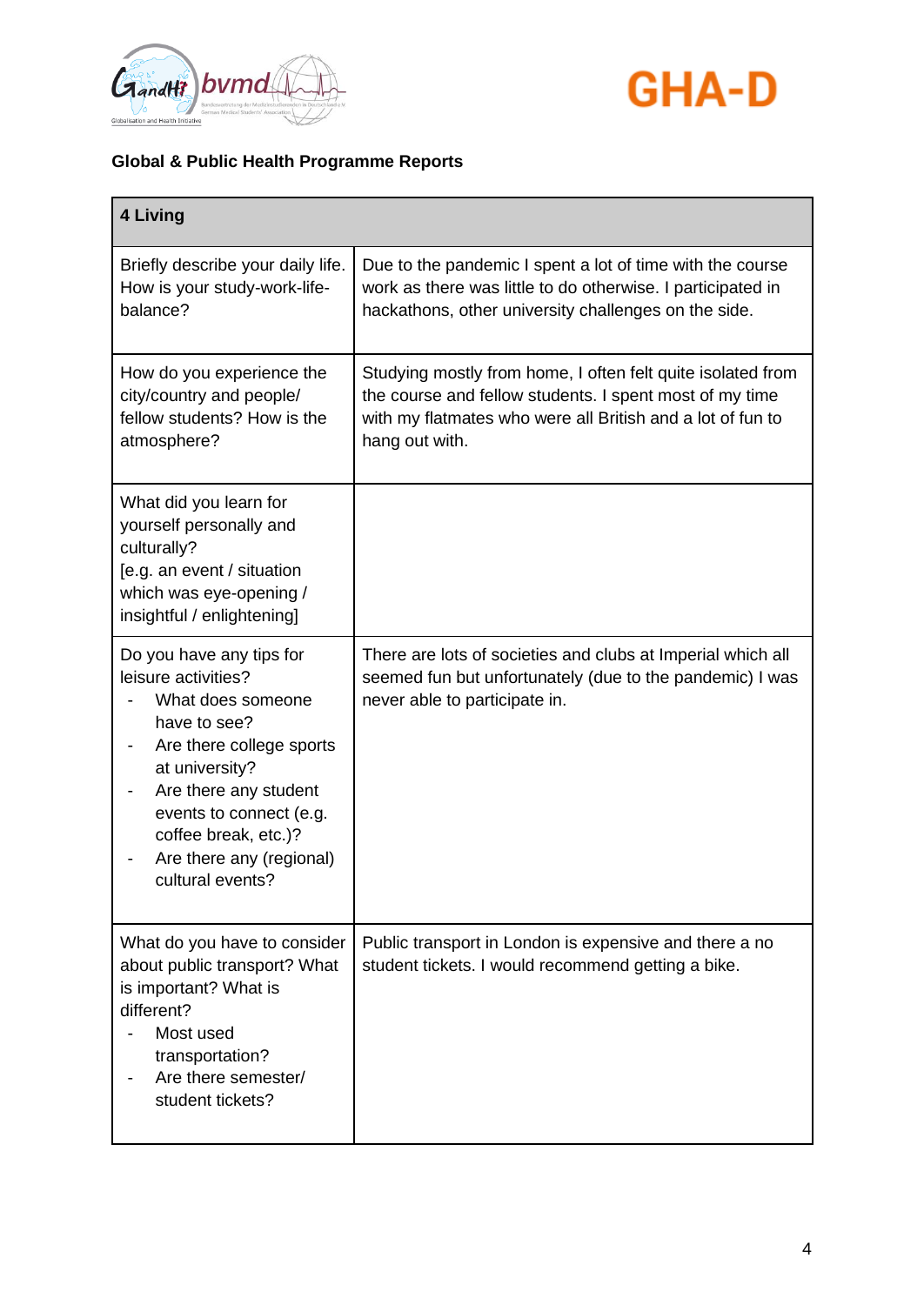



| What do you need (not) to<br>pack/prepare?<br>What is life-saving in the<br>host city/ country? |  |
|-------------------------------------------------------------------------------------------------|--|
| What do you regret (not)<br>bringing?<br>Do you have any tips for<br>preparation?               |  |

| <b>5 Reflection</b>                                                                                                                                                                                             |                                                                                                                                                                                                                                                                                                                                                           |
|-----------------------------------------------------------------------------------------------------------------------------------------------------------------------------------------------------------------|-----------------------------------------------------------------------------------------------------------------------------------------------------------------------------------------------------------------------------------------------------------------------------------------------------------------------------------------------------------|
| What is your personal<br>experience about your study<br>programme? Would you<br>recommend the study<br>programme?<br>What did you especially<br>like?                                                           | Despite the situation of the pandemic and online learning I<br>really enjoyed the course and would always recommend it<br>from the study-experience/content perspective. I<br>especially enjoyed the health tech / innovation focus.<br>Since the tuition fees were raised since Brexit, I am<br>however not sure if the course is still worth the money. |
| What did you not like?                                                                                                                                                                                          | Personally, I would only do it if I got external funding.                                                                                                                                                                                                                                                                                                 |
| How did you experience the<br>organisation and support at<br>your university?<br>Is there any special support<br>for international students?                                                                    | Support was good, we all got a personal tutor and had<br>regular meetings, the staff was super helpful and the<br>module leaders always reachable.                                                                                                                                                                                                        |
| What are your personal<br>experiences about living in<br>the host city/ country?<br>What broadened your mind?<br>Have you left your comfort<br>zone? Have you changed<br>your mindset? If yes, in which<br>way? |                                                                                                                                                                                                                                                                                                                                                           |